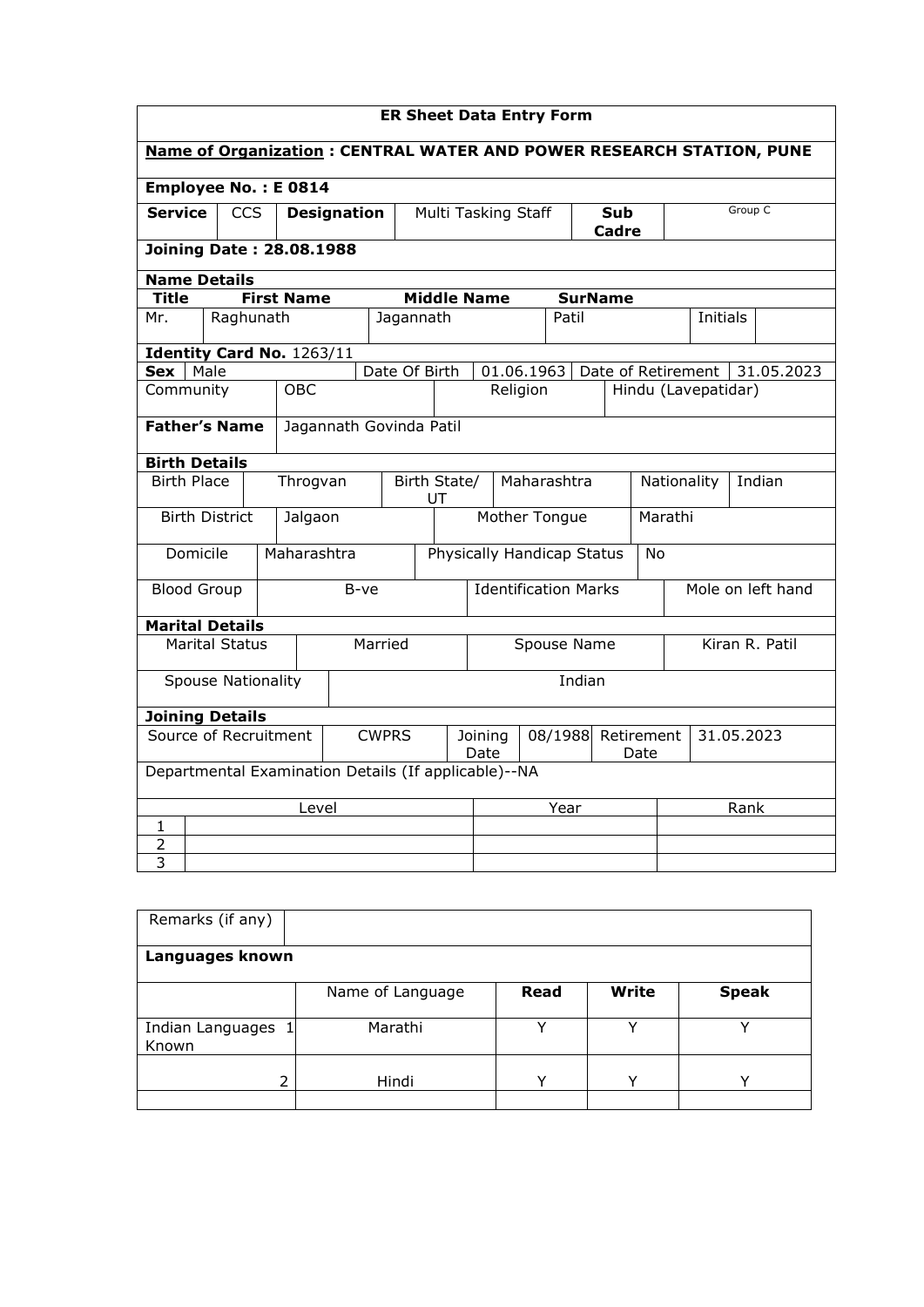| Foreign Languages<br>Known 1 |  |  |
|------------------------------|--|--|
|                              |  |  |
|                              |  |  |
|                              |  |  |
| ∍                            |  |  |
|                              |  |  |

## Details of deputation (if applicable) NA

| Name of the Office | Post held at that<br>time in parent office | Name of post<br>(selected for<br>deputation | Period of deputation |      |  |  |
|--------------------|--------------------------------------------|---------------------------------------------|----------------------|------|--|--|
|                    |                                            |                                             | Since                | From |  |  |
|                    |                                            |                                             |                      |      |  |  |

## Details of Foreign Visit

| SI.<br>No. | Place of Visit | Date of<br>visit | Post held at<br>that time | Whether it<br>is a<br>personal<br>or official<br>visit | Details of visit |
|------------|----------------|------------------|---------------------------|--------------------------------------------------------|------------------|
|            |                |                  |                           |                                                        |                  |
|            |                |                  |                           |                                                        |                  |

## Transfer/Posting Detail (if applicable) NA

| Place | Period of posting |      |  |  |  |  |  |
|-------|-------------------|------|--|--|--|--|--|
|       | Since             | From |  |  |  |  |  |
|       |                   |      |  |  |  |  |  |
|       |                   |      |  |  |  |  |  |
|       |                   |      |  |  |  |  |  |
|       |                   |      |  |  |  |  |  |
|       |                   |      |  |  |  |  |  |